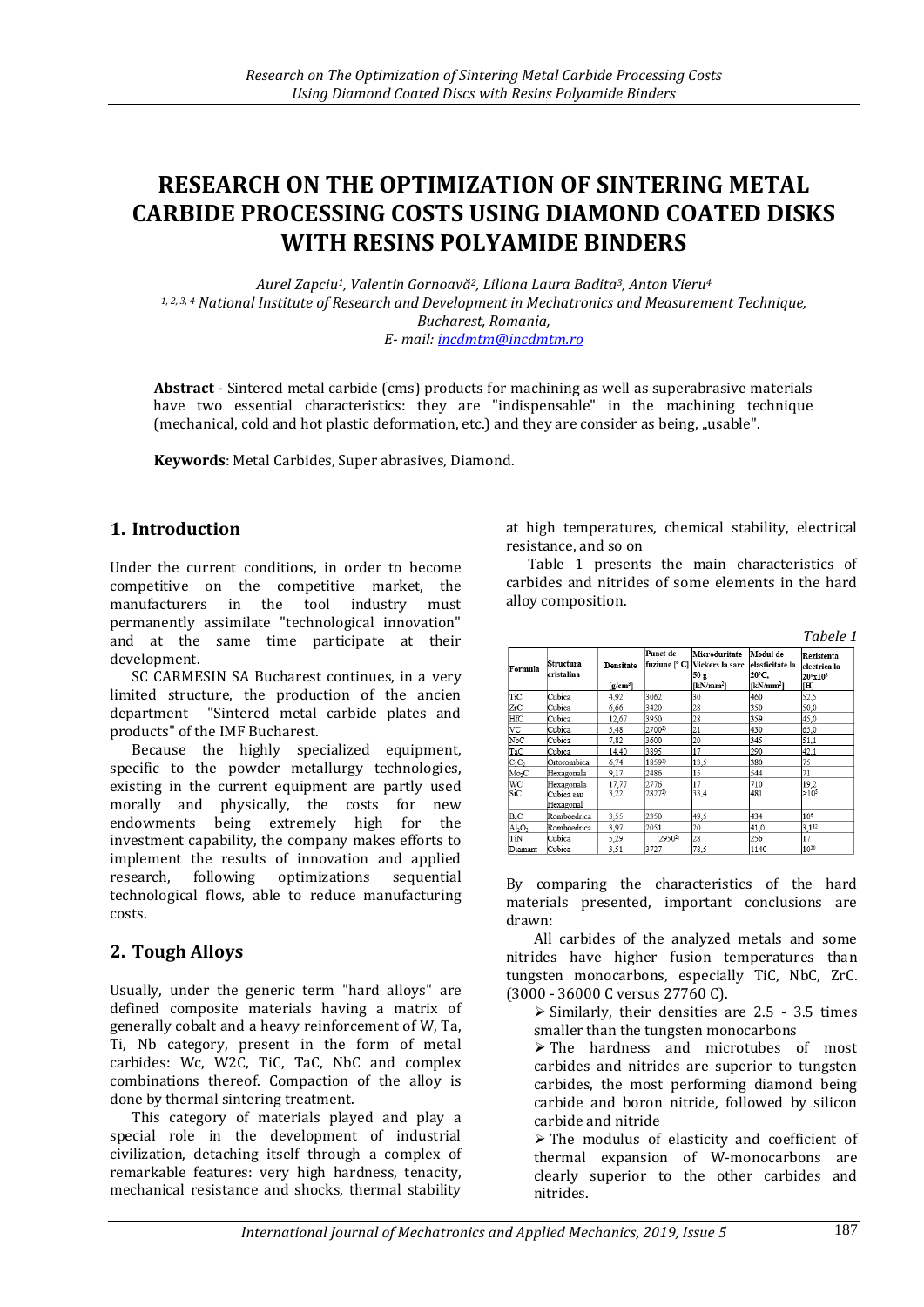Tungsten being the most widely used fused metal, metal carbide alloys can be classified according to their presence or absence in their composition in two large groups:

 $\triangleright$  tungsten hard alloys containing tungsten in the form of monocarbons or in solid solutions with other carbides

 $\triangleright$  hard alloy without tungsten

In industrial practice, the processing of hard alloys from metal carbides, from mineral components to finished products, goes through the following main steps that make up the production flows presented in Figure 1.



*Figure 1*

At present, it is estimated that the share of world consumption of sintered metallic carbide (cms) products is represented by applications in the mining industry, ca. 25-30% is destined for the manufacturing industry, consumption decreases with the expansion of the supply of products coated with wear-resistant layers and the rest are used in the other industries (chemical, steel, aerospace, special, etc.)

# **3. Experimental Research**

The experimental researches were carried out in the laboratory and in the semi-industrial regime, based on an experimental program developed in advance.

The overall objective is the perfecting, through experimental determinations, of the optimized processing technology by rectification of the cms

with superabrasive tools and a new generation binder.

For the experimental tool testing methodology, the provisions of the document "Procedure for

Operational Durability Testing of Conventional and Superabrasive Abrasives for Corrugated Abrasives", LISUM-PSL-14, elaborated by INCDMTM, are considered.

This procedure has been developed for laboratory testing, following the recommendations of ISO 17025.

For the tests in this paper that have a semiindustrial character, are stated the procedural regulations regarding:

- $\triangleright$  the purpose of the testing procedure:
- $\triangleright$  test method:
- $\triangleright$  work equipment and measuring instruments;
- > consumables;
- $\triangleright$  pre-trial actions;
- $\triangleright$  the way of working and the recordings;
- $\triangleright$  calculating, evaluating and experimenting the results.

### **3.1 Creation of superabrasive grinding discs and polyamine resinoid binder**

For experimentation, a number of 3 grinding discs were made, experimental model, using 3 synthetic diamond grades, from the range D126, D151 and D181. Disks of type 1A1 150x137x20 were reused. The diamond is brittle, uncovered.

The brittle type of diamond is used for cutting hard and very harsh materials because of its ability to provide new active edges resulting from the selfsharpening tool.

The proportions of diamond, resin, green silicon carbide, resin and hardener have resulted from numerous attempts.

Green silicon carbide (Carbochim, Cluj-Napoca) has the highest purity, being manufactured with SiC> 98.5%, hardness 9.5 on the Mohs scale, is somewhat tougher than black silicon carbide but more friable , which recommends it for the hard and hard metal processing (metal carbides), cast iron, ceramics, glass, rocks and concrete subjected to grinding operations. Use F60 green silicon carbide.

The resin used as a bonding agent is ROPOXID 501 - a polyamidoamine resin, purchased from Policolor SA, is unmodified liquid epoxy resin, has good stability over time and good solubility in solvents. The resin crosslinks (by using a curing agent) and strengthens at ambient temperature for a minimum of 24 hours, but crosslinking can be accelerated (1-2 hours) by heat treatment at temperatures of 60-100 ° C after a prereaction period for 2h.

The physicochemical characteristics of the crosslinked product are dependent on the type of hardener used.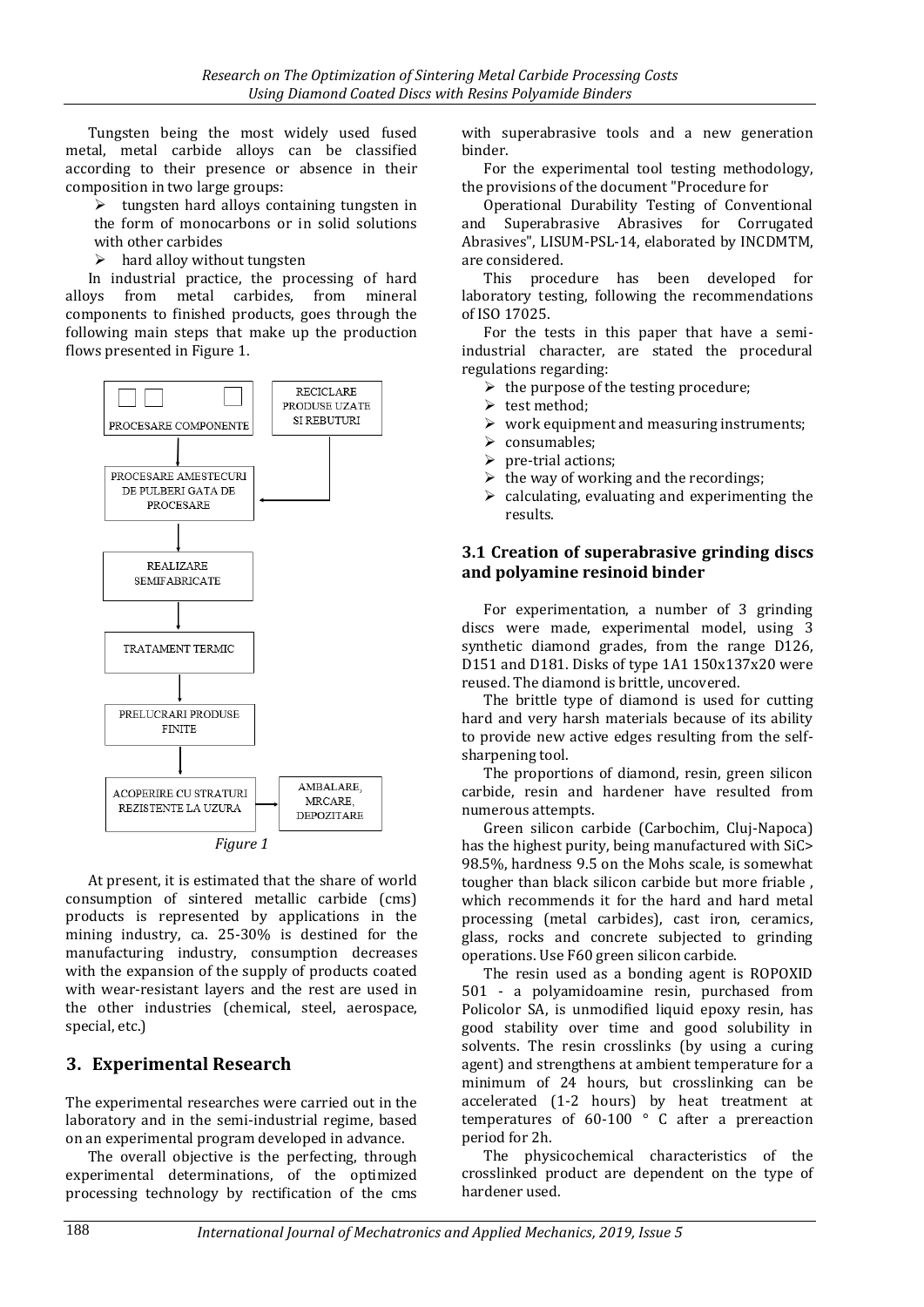Optimal electrical and mechanical properties are obtained 7 days after product hardening.

Polymeric Strengthening 3361 used for crosslinking Ropoxid 501 resin is a product based on aliphatic polyalkyleneamines.

The mold in which the mixture of diamond powder, hardener resin, green silicon carbide was poured by the service provider and made at SC Carmesin SA.

Volumul de strat activ se calculeaza dupa formula The volume of active layer is calculated according to the formula<br> $v = \frac{\pi(D^2 - d^2)}{2x}$   $x h = \frac{3.14(22500 - 18769)}{2x}$   $x 20 = 58576,7$  mm<sup>3</sup>:1000 = 58,57<sup>3</sup>

 $\simeq 59 \text{cm}^3$ 

where  $D =$  the outer diameter of the disc;

d = outer diameter of the disc body

h = active partition width

#### **3.2 Stages of realization of the disk**

1) The amount of diamond used is calculated using a 100% concentration, ie 4.4 carat per cm3 of the active layer, ie (Figure 2)<br> $59cm^3 x 4.4 ct = 159.6 ct$ , 1 carat = 0,2 g, deci cantitatea de diamant este  $\simeq 52g$ 



*Figure 2: The weighing is carried out with the DeltaRange SB32001 electronic balance with 0.1 g precision from Hettler*

2) Green silicon carbide is used in a proportion of 88% of the active volume

 $59cm^3 x 88\% = 52g$ green silicon carbide (Fig. 3)



*Figure 3: Weighing green silicon carbide*

3) The resin participates in the mixture in proportion of 49.5% of the active volume, and the hardener in the proportion of 12.5% of the resin, that is (Figure 4):

- rasina, 59cm<sup>3</sup> x 49,5% = 29,205g  $\blacktriangleright$
- $\blacktriangleright$  $intaritor 29.205x12.5% = 3.65a$



*Figure 4: Weighing resin*

4) The hardener is reduced by the amount of resin, so the amount of resin will be 25.5 g. (Fig.5)



*Figure 5: Weighing curing agent*

5) Mixing and homogenization (Fig 6)



*Figure 6: Preparation of mixture*

6) Filling mold, forming active diamond disk layer (Fig.7)



*Figure 7: Matrita*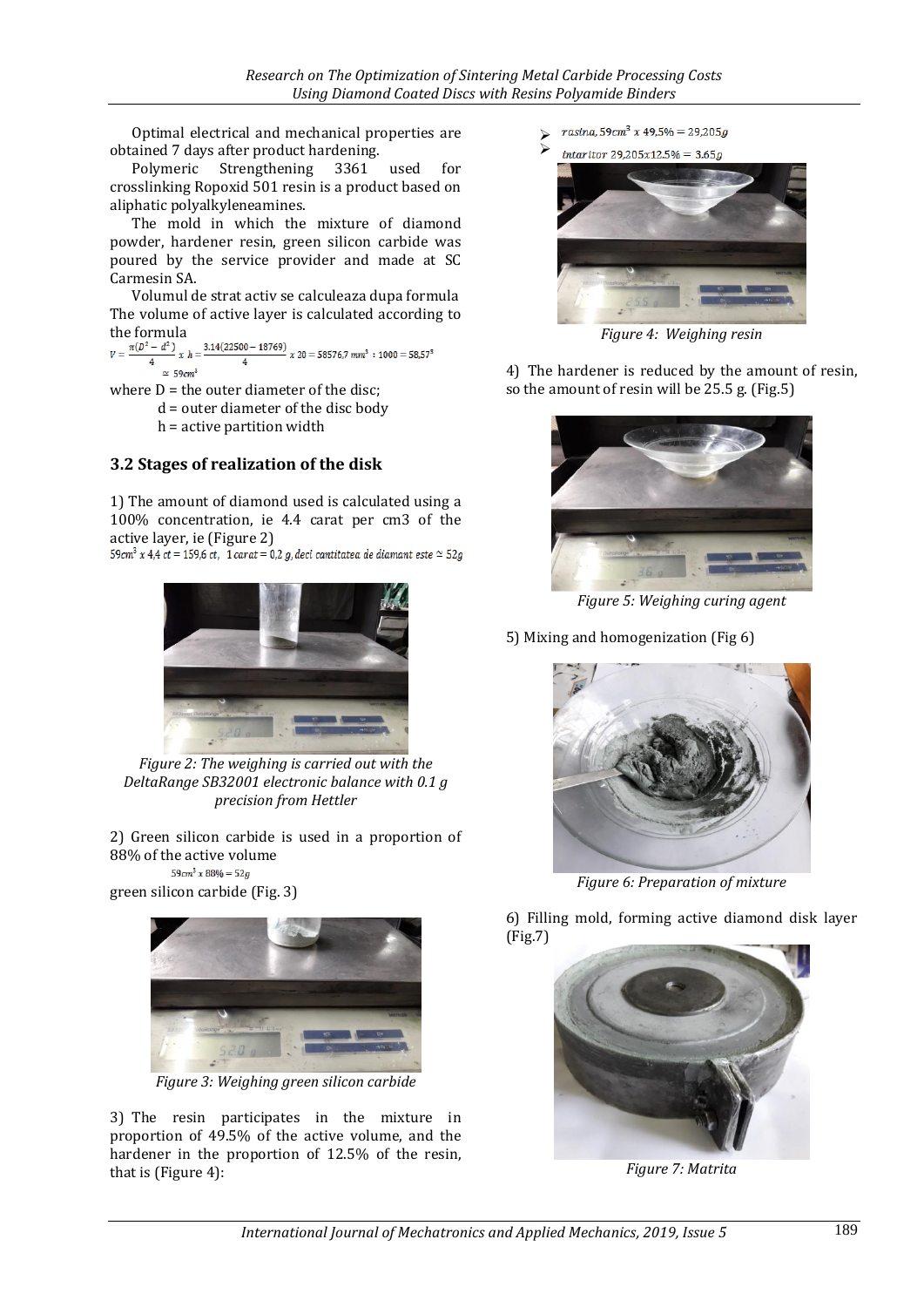7) Preparation in the oven at 100oC for 1 hour for crosslinking (Figure 8)



*Figure 8: The oven is made from ITM- Romania*

**8)** Abrasive disk removal from the die for processing with diamond-coated segment, active layer



*Fig. 9 Abrasive disk* **9)** insert the disc into the oven for 3 hours at 130- 140oC (polymerization)

The results of the trials to create new-generation superabrasives and polyamide binders lead to the optimization of sintered metal carbide processing technology, both technological and economic optimization.

In order to perform the cut performance test, 6 tool positions are placed on the tool's outer diameter at 600 by drawing lines with a marker pencil and a template.

Are prepared a total of 5 specimens of 20x60x8 mm sintered K20 metallic carbide and remove superficial defects on a grinding machine. type ELB RUBIN SCHLIFF-Germany according to the following technological flow:

- $\triangleright$  sticking the resin specimens onto a magnetically fixed metal plate on the grinding machine table
- $\triangleright$  mounting the 1A1 D126 R100 flat grinding wheel on the pallet flange
- $\triangleright$  adjusting machine tools to the recommended work parameters:
	- Peripheral speed:  $VS = 20 25$  m  $\cdot$  s-1;
	- longitudinal feed:  $UT = 12 15$  m · min-1;
	- transversal feed:  $b = 5$  mm;
	- Processing depth: 0.01 ... 0.05 mm
- $\triangleright$  simultaneous correction of specimens to remove superficial defects
- $\triangleright$  detach the specimens and stick them on the opposite face
- $\triangleright$  simultaneous correction of specimens to remove superficial defects

Calculate the number of passes required to ensure that a volume of min.  $\Delta$ VW = 30,000 mm3, which ensures measurable and reproducible linear wear on the abrasive disc.

For sampling of 30,000 mm3 carbide material, the specimens should be processed at depth of hw =  $\Delta$ VW / Ar = 30,000 / 6000 = 5 (mm)

The thickness of the material layer to be drawn is determined by measuring the position of the grinding surface of the specimens, using the front mounted micrometer on the grinding table

The active layer volume of the tool,  $V_a$ where :

$$
V_a = \pi \cdot D \cdot b_s \cdot X \, \text{(mm3)}
$$

- $\triangleright$  D the diameter of the disc (mm);
- $\triangleright$  bs the width of the active layer (mm);
- $\triangleright$  X the thickness of the active layer (mm);

The volume of used active material, ΔVs, can be calculated or determined by measurement using a micrometric fingerprint reader measuring 6-point wear at 600 on the abrasive disc.

$$
\Delta V_s = \frac{\pi \cdot D \cdot b_s \cdot \Delta_{rs}}{1000} \, nm3
$$

in which: Δrs - average linear wear of the active layer (10 -3 mm);

Correction efficiency

$$
G = \frac{\Delta V_w}{\Delta V_s} \text{ (mm3·mm-3)}
$$

The measurement results have a high confidence level of 95%, due to the following reasons:

 $\triangleright$  the test is carried out on a precision test machine

 $\triangleright$  the measurements are made with metrologically certified equipment and checked before the test begins, and the measurement uncertainties may not be possible.

Two recipes with different percentages of resin and hardener have been experimented in order to determine the optimal one. The results were centralized in Table 2.

Table 3 presents the centralization of the experimental results.

|--|

| Binder | Content (grams) |                             |                         |                   |  |
|--------|-----------------|-----------------------------|-------------------------|-------------------|--|
| type   | Diamond         | Green<br>silicon<br>carbide | Resin<br>Ropoxid<br>501 | Hardener<br>13361 |  |
| E1     | 52              | 52                          | 25,5                    | 3.65              |  |
| E2     | 52              | 52                          | 29,2                    | 3,18              |  |

K20 MICROWAVE TESTING, in order to determine the experimental indicators.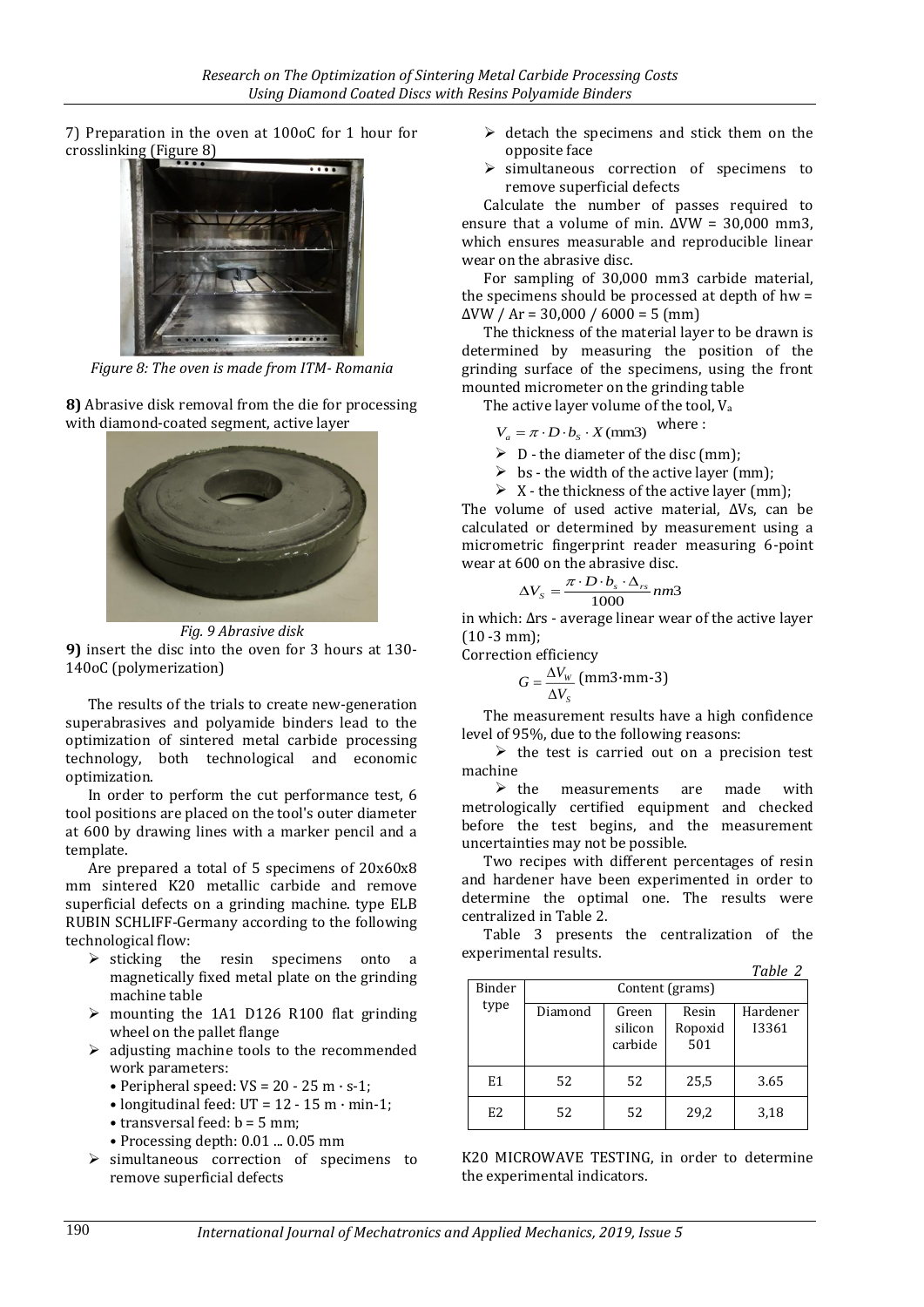| uwic J                          |                                             |            |        |  |  |
|---------------------------------|---------------------------------------------|------------|--------|--|--|
| <b>Experimental indicators</b>  |                                             |            |        |  |  |
| $G \, \text{mm}^3$              | $Z$ mm <sup>3</sup> $\cdot$ s <sup>-1</sup> | Ra mm      | Th     |  |  |
| $\cdot$ mm $\cdot$ <sup>3</sup> |                                             | $-10^{-3}$ |        |  |  |
|                                 | Trial 1                                     |            |        |  |  |
| 15,95                           | 2,22                                        | 0,43       | 116,90 |  |  |
|                                 | Trial 2                                     |            |        |  |  |
| 13,85                           | 2.22                                        | 0.44       | 101,50 |  |  |
| Trial 3                         |                                             |            |        |  |  |
| 22,74                           | 2,22                                        | 0.46       | 166,66 |  |  |
| Trial 4                         |                                             |            |        |  |  |
| 24,49                           | 2,22                                        | 0,53       | 179,48 |  |  |
| Trial 5                         |                                             |            |        |  |  |
| 21,23                           | 2,22                                        | 0.44       | 155,59 |  |  |

#### *Table 3*

#### • *Roughness of K20 samples*

The specimens of the K20 size 20 x 60 x 8 (mm), having the following chemical composition (% by weight):  $WC = 93.35$ ;  $Cr3C2 = 0.15$ ;  $Co = 6.50$ ; paraffin = 2.0 have been worked. The equipements and working mode for determining the roughness were previously shown.

The specimen processing was performed with discs with friable superabrazives from D126, D151, D181, the roughness being delimited in 3 areas of the specimens. The results are shown in Table 4



*Figure 10: The ruggedness was checked with Form Talysurf 120 Taylor Hobson (INCDMTM)*

|                |                     | Table 4          |
|----------------|---------------------|------------------|
| Nr.<br>crt.    | <b>Diamond disc</b> | <b>Roughness</b> |
|                | 1A1 150-20-6,5 D126 | 0,4326           |
| $\mathbf{1}$   |                     | 0,4340           |
|                |                     | 0,4349           |
| $\overline{2}$ | 1A1 150-20-6,5 D151 | 0,4609           |
|                |                     | 0,4618           |
|                |                     | 0,4623           |
| 3              | 1A1 150-20-6,5 D181 | 0,5321           |
|                |                     | 0,5329           |
|                |                     | 0,5339           |

#### • *The hardness of K20 samples*

Removal of the processing additive in case of sintered metal carbides is done by abrasion (rectification). As a result of the process heat is released that could influence the microstructure and physical-mechanical properties of the product

In order to remove this negative aspect it is necessary that the rectification process of the materials in the cms is carried out under abundant cooling. As a coolant-lubricant, a 1:50 emulsion is recommended which also has the role of removing the microscopes that are produced during the rectification, preventing the abrasive wheel from enveloping and thus improving the processing conditions

The equipement and working mode for determining the roughness were previously shown

The test specimens have the dimensions 20 x 60 x 3 mm remaining after the tests for determining the yield. The results obtained are presented in Table 5.

Tests were performed to determine the hardness at 3 different points on the specimens processed with each of the diamond discs.



*Figure 11: Determination of hardness was made with WMW Heckert, located in equipping SC Carmesin SA.*

|                |                                    |                                  | Table 5                        |
|----------------|------------------------------------|----------------------------------|--------------------------------|
| Nr. crt.       | Diamond disc                       | <b>Size</b><br>footprint<br>(mm) | Achieved<br>hardness<br>(HV50) |
|                |                                    | 0,242                            | 1583                           |
| $\mathbf{1}$   | 1A1 150-20-6,5<br>D126             | 0,246                            | 1532                           |
|                |                                    | 0,243                            | 1570                           |
| $\overline{2}$ | 1A1 150-20-6,5<br>D <sub>151</sub> | 0,243                            | 1570                           |
|                |                                    | 0,244                            | 1557                           |
|                |                                    | 0,243                            | 1570                           |
|                | 1A1 150-20-6,5<br>D <sub>181</sub> | 0,245                            | 1545                           |
| 3              |                                    | 0,242                            | 1583                           |
|                |                                    | 0,244                            | 1557                           |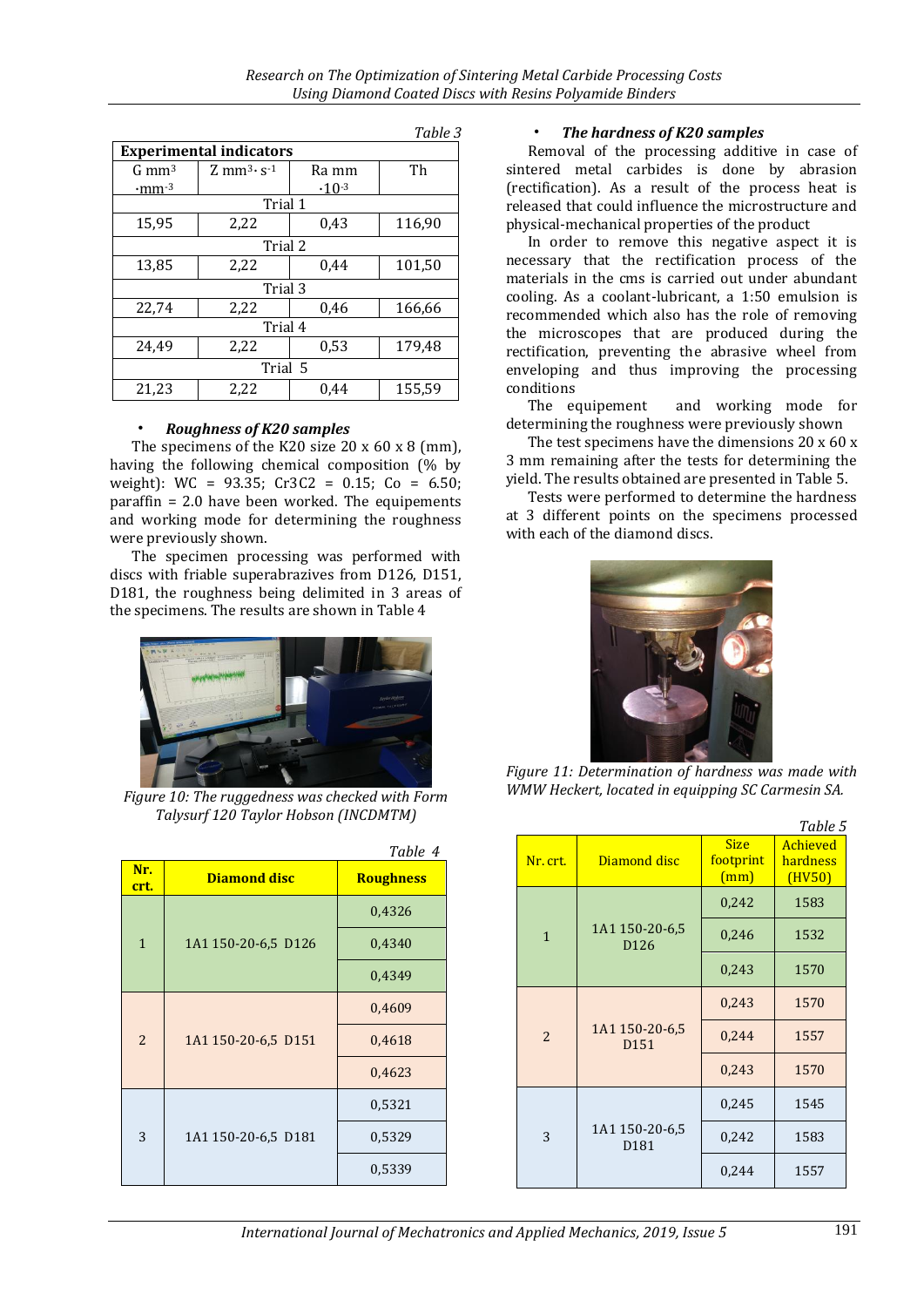# **4. Interpretation of Results**

Processed in real-time, real-time functional tests have generated experimental results, statistically mediated and processed based on a mathematical model, which led to the determination of process data by which the process indicators were evaluated

Five groups of experiments were performed, preliminarily considered by considering the following scientific aspects:

- $\triangleright$  maintaining the structure of the technological system and the specific friction coupler
- $\triangleright$  the identity of the coupler components with modification within a group of experiments with only one characteristic: the type of binder or the size of the superabrasive grain; thus making the evaluations comparable
- $\triangleright$  performing experiments in similar technological conditions
- $\triangleright$  performing a test tool with a reference tool: Experimental group 5, in which the tested disc was of the usual partner category, respectively a superabrasive cylindrical disc manufactured in domestic production at SC DIASFIN SA Bucharest
- $\triangleright$  experimental use of the two types of binder. E1 and E2, of the new generation experimental polyamine having the structures shown in tab. 3 differentiated in terms of resin and hardener contents
- $\triangleright$  the first two groups of experiments (1 and 2) led to a first value grading: the yield of processing with the tool having binder E1 resulted above that of the E2 binder. Similarly, the "Z" debit cutters, the "Ra" superficial roughness and the "T" operational durability resulted were superior. As a result, in the tests in groups of experiments 3 and 4 the tools with E1 type binder were tested;
- $\triangleright$  the microsquared "sample" component was made of the same type of cms - K20 according to ISO.
- $\triangleright$  the volume of material taken from the specimen was identical for all 5 groups of experiments: 30 cm3.

# **5. Conclusions**

The experiments investigated the characterization of the efficiency of a new composite structure of resinoid and abrasive binder (diamond) in the abrasive microscopic machining of specimens K20 (ISO) sintered metal carbide specimens using experimental tools compared to the same type of extruded tool of the current domestic production from SC DIASFIN SA Bucharest.

Real-time testing of experimental tools has been performed.

From their analysis, the following conclusions can be drawn:

The increase of the hardener content of the E1 binder by 14.7% leads to a 15.2% increase in the microsacre yield compared to the E2 binder, while maintaining the same abrasive (CSi) and superabrasive (Dia) content, but with decreasing 3.7% of the resin content

Considering the hardness of the abrasive composite layer of the binder (binder matrix and diamond as reinforcement) as a mediation between mechanical hardness and abrasion capacity, it results that a superior hardener content complies with the retention capacity of the superabrasive with its friability characteristics, thus improving processing yield.

However, there is a limitation of the hardener content of too much amount, which fragile the binder and generates a premature wear of the abrasive layer. The very good compatibility of the superabrasive binder with the reference tool made with phenolic resinoid binder explains the superior processing yield achieved by it.

A "friable" diamond type generates by cutting new edges and cutting tips being compatible with a resinoid binder, while a stronger metal binder is recommended for incorporating a more "rounded" and more wear-resistant diamond type so that it retains its abrasion capacity with longer time before being expelled from the binder

• The size of the superabrasive grain influences the yield of the microassay by abrasion. Greater granulation abrays a higher volume of micro-shadows over the life of the active layer.

Thus, the D181 grain extraction grain achieves a 53% higher yield compared to the D126 superabrasive grain. The volume of used active layer "ΔVs" for processing the same volume of material in the sample "ΔVw" is inferior by 35% for the superabrasive with the D181 granulation compared to the D126 grain.

Also, the average linear wear "Δrs" of the abrasive layer is 35% lower for the D181 superabrasive compared to the D126 grain.

 Superficial rugosity resulting from microabrasion varies directly with the size of the superabrasive grain. A finer grain generates a better surface quality, a lower surface roughness.

 Compatibility of the "disc-specimen" friction coupler surfaces; The "prior opening" of the abrasive layer by the binder exposition of the diamond granules is necessary to initiate the microabrasion process in optimum conditions.

In this regard, after the extrusion from the pressthermal treatment device, the surface of the disc is cleaned with a conventional abrasive brace or rectified with a correctional abrasive tool, generally SiC green.